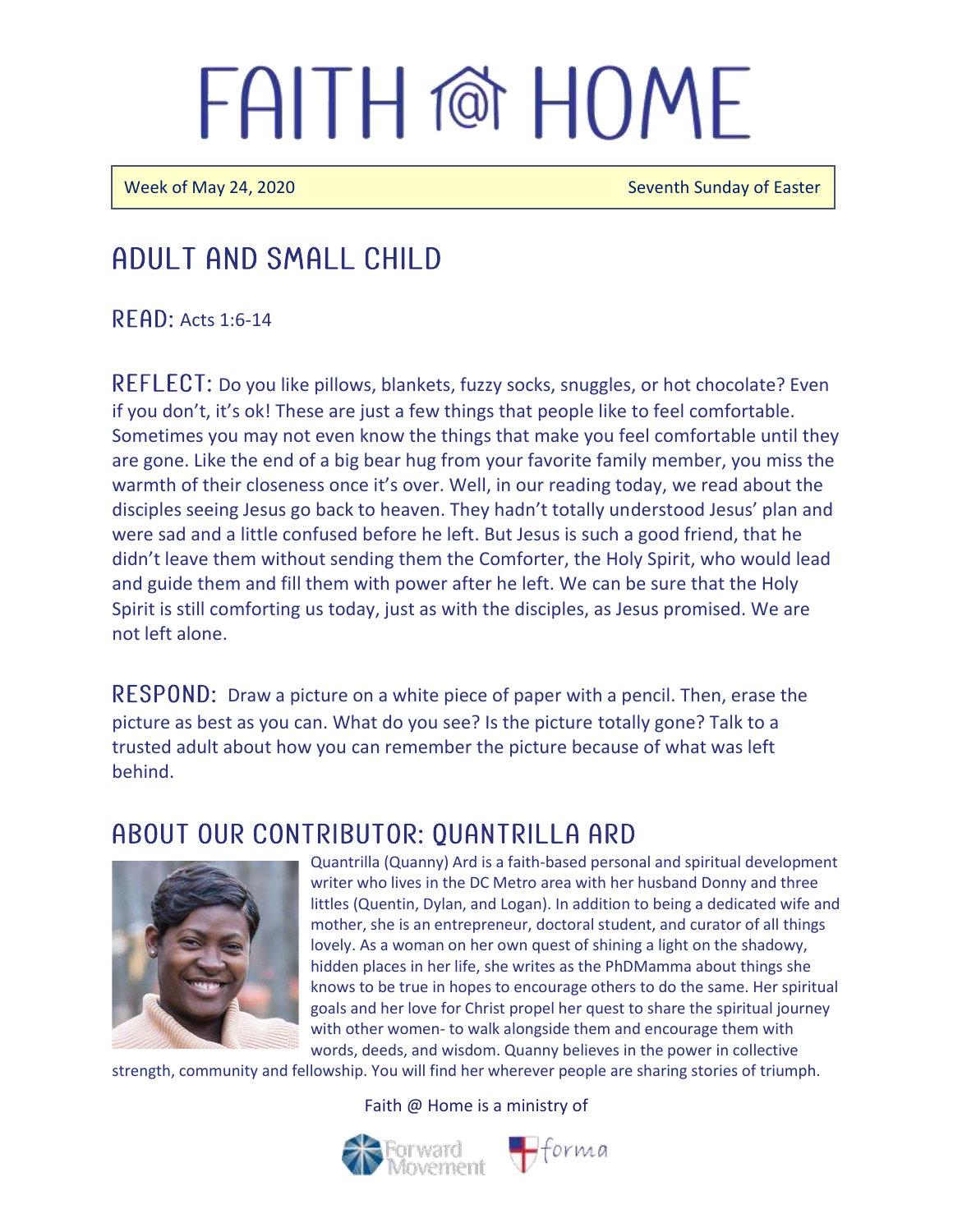# FAITH @ HOME

 $\overline{\phantom{a}}$ 

Week of May 24, 2020 Seventh Sunday of Easter

#### j Adult and elementary

 $R$   $F$  $AD$ : John 17:1-11

REFLECT: One of my favorite songs begins with the line "have you ever felt like nobody was there? Have you ever felt forgotten in the middle of nowhere?" Most people I know would answer both of the questions from that song: "yes." Whether it's during recess when no one wants to play or feeling let down by a friend or family member, we all feel alone sometimes. In this passage Jesus ascends, leaving his friends on earth, but certainly not leaving them alone.

Jesus prays that all the people who love and follow him would be one, just like the Father and Jesus are one. God gives us family, friends and people in our churches and communities to walk alongside us and remind us that we are never alone. It can be hard to love people sometimes! But Jesus prayed that the Holy Spirit would help and empower us to love each other well. How can we show love for others today? How do you know when others love and support you?

 $\mathsf{RESPOND}\text{:}$  Ask each person in your family how they know when someone loves them? What does love look like or sound like to them? For example, some people feel loved and comforted when people give them a hug, others feel most loved when people take time to listen to them and speak compassionately with them. Once everyone has talked about their answers, work together to make a poster about the ways your family shows and receives love. Hang the poster in a place where you'll see it to remind you that as we show one another love, we are also showing each other what God's love is like.

### A BOUT OUR CONTRIBUTOR: MEGAN WESTRA



Megan is on the pastoral staff team at Transformation City Church in Milwaukee, Wisconsin. Her first book, Born Again and Again, releases in August with Herald Press. More of her work can be found at [meganwestra.com](https://meganwestra.com/) or on Twitter at @mwestramke.





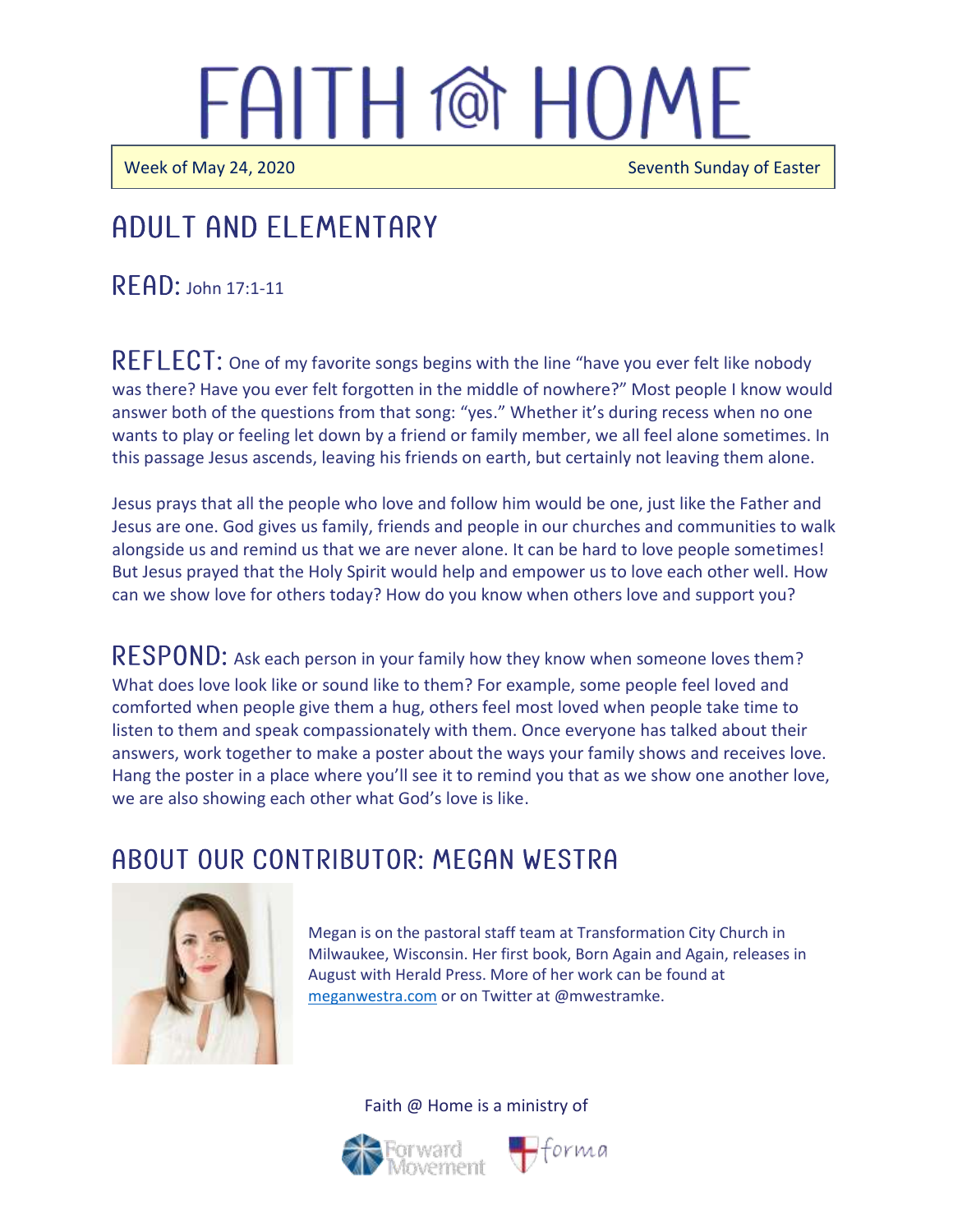# FAITH @ HOMF

Week of May 24, 2020 Seventh Sunday of Easter

# Adult and youth

READ: 1 Peter 4:12-14; 5:6-11

REFLECT: In this passage, Peter is preparing the believers for the tests and trials that will come their way and reminding them to rejoice in suffering. Following Jesus does not free you from suffering here on earth. Trials will come and test your faith, but be encouraged because you are not alone. Jesus does not leave you alone during times of suffering; we have the Holy Spirit, an advocate and comforter to guide us. Jesus' desire is that we cast our cares on Him. Sometimes in our suffering it can feel isolating, like we are the only ones experiencing hard times, but none of us are exempt from pain and suffering. We all have good and bad days. Be encouraged, if you feel lost and hopeless, because God is for you and loves you. Jesus does not delight in your pain; he grieves with you when you are hurting and He will never leave you. It's through Jesus' restoration and healing power that families have been restored, lives are changed, and hearts are healed and mended-it's all because broken people submitted their hearts and lives to Jesus. I can tell you that Jesus is worth committing to.

RESPOND: Pray this with your family: "Lord even in my weakest hours, I need you. Help me to cling to you in times of trouble and hardship. Help me to rest in you when life feels tiring and things feel unbearable. I know with you I can overcome obstacles and difficulties. Thank you for restoring, strengthening, and establishing me in you. Amen."

### A BOUT OUR CONTRIBUTOR: FAITTH BROOKS



Faitth is the Communication and Programming Director for Legacy Collective. She engages in community organizing and activism. Her passion makes her a relentless spokesperson for racial reconciliation. She is a social media strategist and blogger who writes at [Faitthbrooks.com.](https://faitthbrooks.com/)

#### Faith @ Home is a ministry of